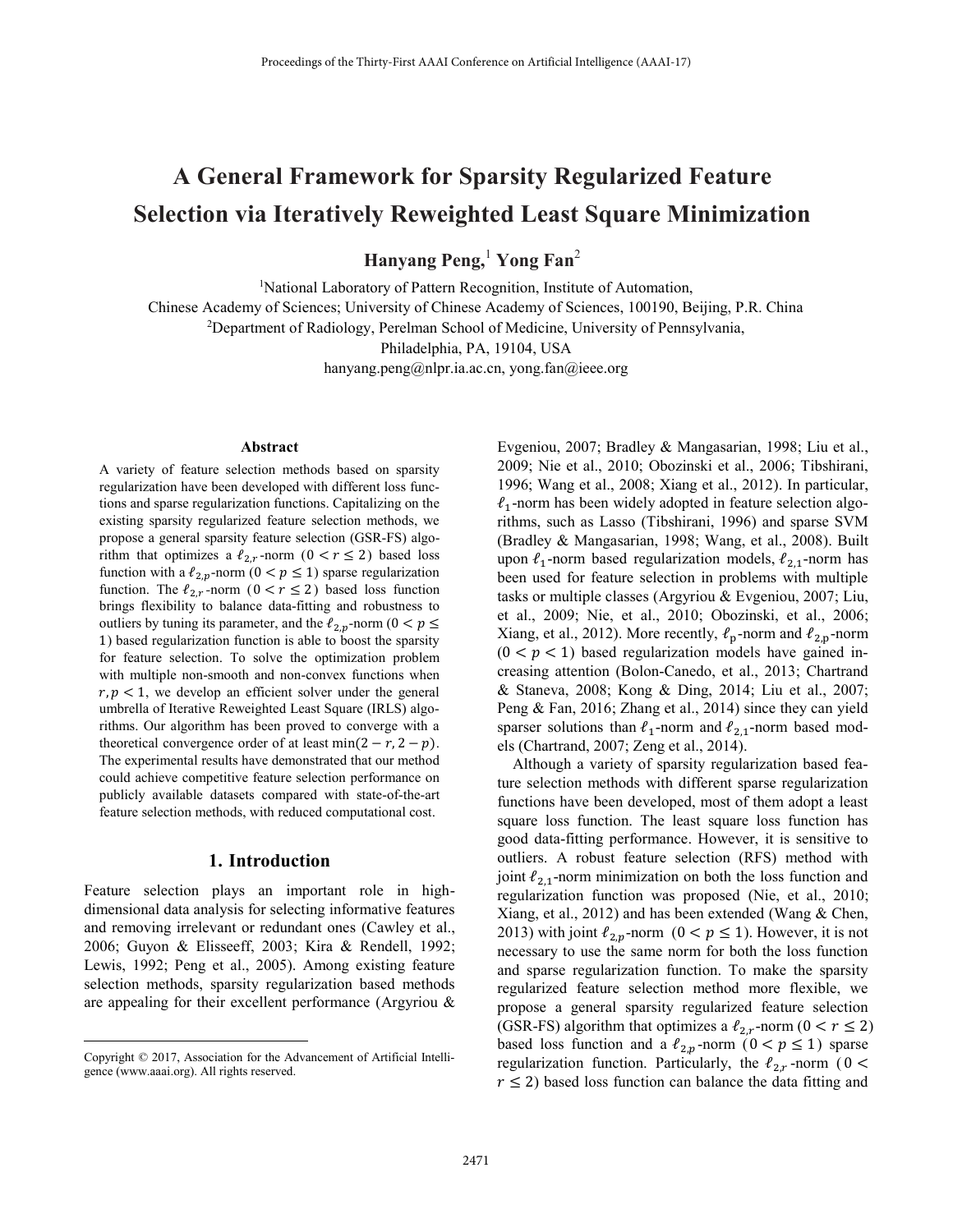robustness to outliners and the  $\ell_{2,p}$ -norm  $(0 < p < 1)$ based regularization function is able to boost the model sparsity for feature selection.

 The optimization algorithms used in the existing sparsity regularized methods typically handle optimization problems with one non-smooth term<sup>1</sup> and are not suitable for our optimization problem with 2 non-smooth terms when  $r, p \leq 1$ . Iteratively reweighted least squares (IRLS) based methods have been widely used to solve sparse optimization problems in many fields (Candes et al., 2008; Chartrand & Yin, 2008; Gorodnitsky & Rao, 1997; Lu et al., 2014). However, the existing IRLS based algorithms only handle optimization problems with no more than one nonsmooth function (Lu et al., 2015). To optimize our problem, we develop a novel algorithm based on IRLS with a convergence order of at least min $(2 - r, 2 - p)$ .

 Our method has been validated based on 6 publicly available datasets and achieved competitive feature selection performance with respect to both classification accuracy and computational cost compared with 6 state-of-theart feature selection algorithms, including Minimum-Redundancy Maximum-Relevance (mRMR) (Peng, et al., 2005), ReliefF (Kira & Rendell, 1992), Multi-Task Feature Selection (MTFS) (Argyriou & Evgeniou, 2007; Liu, et al., 2009; Obozinski, et al., 2006), Robust Feature Selection (RFS) (Nie, et al., 2010; Xiang, et al., 2012), an extended RFS(E-RFS) (Wang & Chen, 2013), and Rank One Update Algorithm (RK1U) (Zhang, et al., 2014).

## **2.A unified sparse feature selection algorithm**

Given a matrix  $A \in \mathbb{R}^{m \times n}$ , its  $\ell_{2,p}$ -norm $(p > 0)$  is defined as:

$$
||A||_{2,p} = \left(\sum_{i=1}^m \left(\sum_{j=1}^n |a_{i,j}|^2\right)^{\frac{p}{2}}\right)^{\frac{1}{p}} = \left(\sum_{i=1}^m (||a_i||_2^2)^{\frac{p}{2}}\right)^{\frac{1}{p}}, (1)
$$

where  $\|\boldsymbol{a}_i\|_2$  denotes  $\ell_2$ -norm of the *i*-th row vector of **A**.

Given *m* training samples  $X = \{x^i\}_{i=1}^m$ ,  $x^i \in \mathbb{R}^n$ , belonging to  $c(c \geq 2)$  classes, and their class labels  $Y =$  ${f^{i}}_{i=1}^{m}$ ,  ${f^{i}} = [-1, ..., 1, ..., -1] \in \mathbb{R}^{c}$  (the *j*-th element is 1 and others are  $-1$  for the  $i<sup>th</sup>$  data point belonging to the  $j<sup>th</sup>$ class). In this paper, we adopt a  $\ell_{2,r}$ -norm  $(0 < r \le 2)$ based loss function and a  $\ell_{2,p}$ -norm  $(0 < p \le 1)$  based regularization function for feature selection, *i.e.*,

$$
\min_{\mathbf{W}} \mathcal{J}(\mathbf{W}) = \| \mathbf{X} \mathbf{W} - \mathbf{Y} \|^2_{2,r} + \lambda \| \mathbf{W} \|^2_{2,p}, \tag{2}
$$

where  $W \in \mathbb{R}^{n \times c}$  is the weight matrix to be learned, and non-zero rows of  $W$  indicate the selected features.

 $\overline{a}$ 

We choose  $||XW - Y||_{2,r}^r$  (  $0 < r \le 2$  ) instead of the traditional  $||XW - Y||_F^2$  as the loss function for following reasons. In general, a loss function with smaller  $r$  is more robust to outliers, whereas with larger  $r$  has better datafitting performance. As indicated by the plots shown in Figure 1 (a), a small  $r \le 1$  for  $\ell_r$ -norm could reduce the impact of an outlier on the loss function compared with a larger  $r$ . The impact of outliers in classification is also illustrated by 2D linear classification models with different settings of the  $\ell_r$ -norm based loss function. In particular, as shown in Figure 1 (b), the classification models remain the same for different values of  $r$  if no outlier sample is present in the training data. However, the classification model with a  $\ell_r$ -norm based loss function could change dramatically with different values of  $r$  if the training data contain outlier samples, and the classification models with a smaller  $r$  are more robust to outlier samples, as illustrated by Figure 1 (c). The regularization function  $||W||_{2,p}^p$  has a direct impact on the solution's sparsity, and small  $p \le 1$ is able to boost sparsity. The proposed method in Eqn. (2) is a generalization of existing sparsity regularization based feature selection methods, and many of them are special cases of the proposed method. Differences between our method and the existing methods under comparison are summarized in Table 1.

## **3.A novel IRLS method**

The optimization problem of Eqn. (2) is a difficult problem with 2 non-convex, non-smooth functions when  $0 < r < 1$ and  $0 < p < 1$ . To solve this problem, we propose an iterative algorithm, and at each iteration step we remodel the optimization problem of Eqn. (2) as a re-weighted least square minimization problem with analytical solutions.

When  $||x_iW - y_i|| \neq 0$  and  $||w_i|| \neq 0$  ( $x_iW - y_i$  and  $w_i$  are the *i*<sup>th</sup> row vector of  $XW - Y$  and  $W$ , respectively), the gradient of  $\mathcal{J}(W)$  in Eqn. (2) with respect to W is

$$
\frac{\partial \mathcal{J}(W)}{\partial W} = 2X^T S_1(XW - Y) + 2\lambda S_2W, \qquad (3)
$$

where  $S_1 \in \mathbb{R}^{m \times m}$  and  $S_2 \in \mathbb{R}^{n \times n}$  are diagonal matrices with diagonal elements  $\mathbf{s}_1^{ii} = r/(2||\mathbf{x}_i \mathbf{W} - \mathbf{y}_i||_2^{2-r})$  and  $\mathbf{s}_2^{ii} = p/2 ||\mathbf{w}_i||_2^{2-p}$ . When  $||\mathbf{x}_i \mathbf{W} - \mathbf{y}_i|| = 0$  and  $||\mathbf{w}_i|| = 0$ , we adopt the same strategy as (Nie, et al., 2010). Setting  $\partial \mathcal{J}(W) / \partial W$  to be 0, we have a solution of Eqn. (2), i.e.,

$$
W = (X^T S_1 X + \lambda S_2)^{-1} X^T S_1 Y.
$$
 (4)

If  $S_1$  and  $S_2$  are fixed, we construct an auxiliary objective function  $J_1(W)$  to have the same gradient as  $J(W)$  in Eqn. (2),

$$
\mathcal{J}_1(W) = ||\Sigma_1(XW - Y)||_F^2 + \lambda ||\Sigma_2 W||_F^2, \tag{5}
$$

where  $\Sigma_1 = (\mathcal{S}_1)^{1/2}$  and  $\Sigma_2 = (\mathcal{S}_2)^{1/2}$ , and their *i*<sup>th</sup> diagonal elements are  $\zeta_1^{ii} = \sqrt{r/2}/||x_iW - y_i||_2^{1-r/2}$  and  $\zeta_2^{ii} =$  $\sqrt{p/2}/\|\mathbf{w}_i\|_2^{1-p/2}$ , respectively.

<sup>&</sup>lt;sup>1</sup>RFS and the extended RFS reformulated the optimization objective function with 2 non-smooth terms as a problem with one non-smooth term since both the loss function and the regularization function adopt the same  $\ell_{2,p}$ -norm( $0 < p \le 1$ ) (Nie, et al., 2010; Wang & Chen, 2013).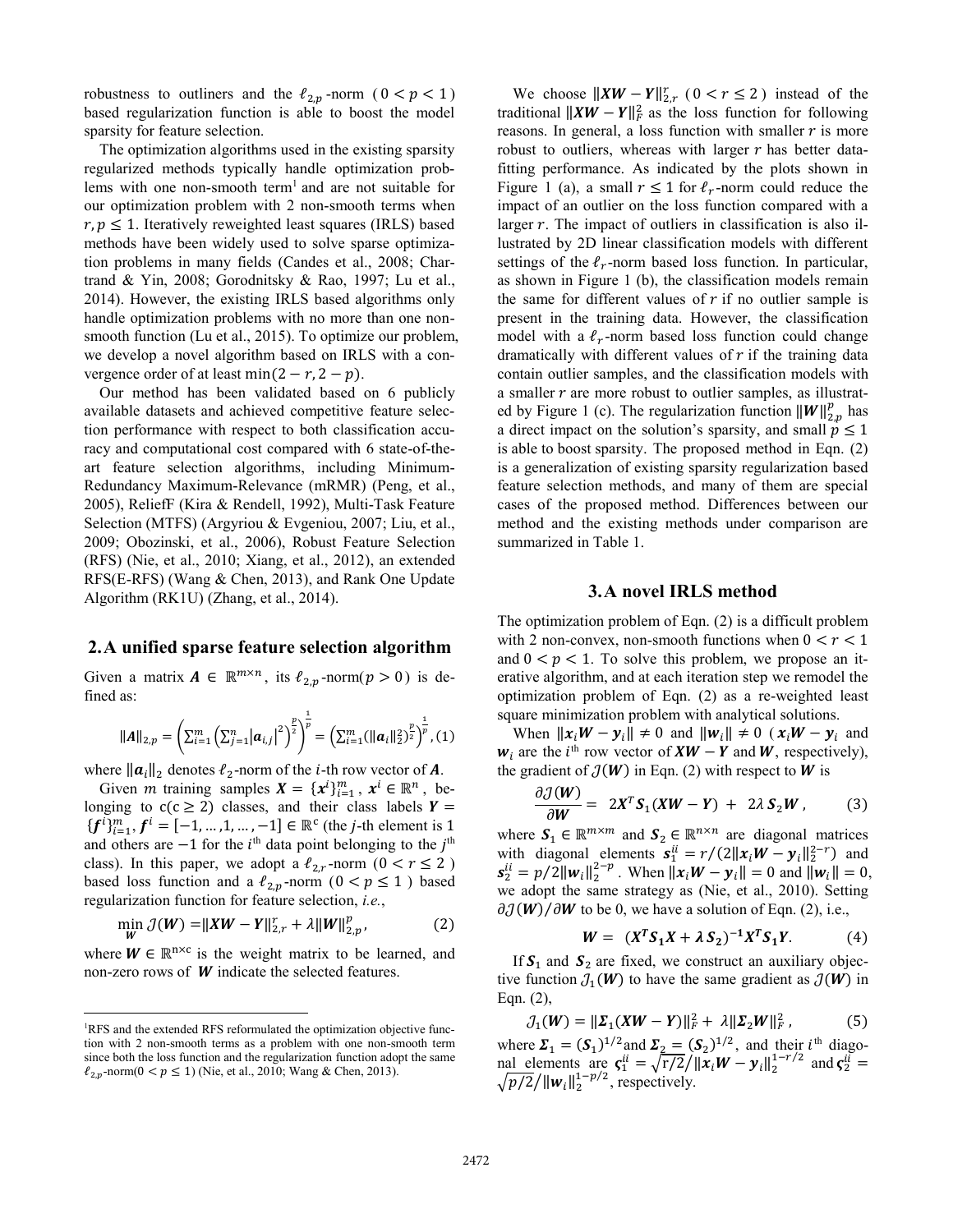

Figure 1: (a)  $|a|^r$  with different r. (b) Optimal classification lines for  $\ell_r$ -norm loss functions without any outlier. (c) Optimal classification lines for  $\ell_r$ -norm loss functions with outliers

| Method name                    | Objective function                             |                |                               | Same $r$ and $p$ ? |
|--------------------------------|------------------------------------------------|----------------|-------------------------------|--------------------|
| MTFS (Obozinski, et al., 2006) | $  XW - Y  _F^2 + \lambda   W  _{21}$          | $r=2$          | $p=1$                         | NΟ                 |
| RK1U (Zhang, et al., 2014)     | $  XW - Y  _F^2 + \lambda   W  _{2,n}^p$       | $r=2$          | $0 < p \leq 1$                | NO                 |
| RFS(Nie, et al., $2010$ )      | $  XW - Y  _{2,1} + \lambda   W  _{2,1}$       | $r=1$          | $n=1$                         | <b>YES</b>         |
| E-RFS (Wang $&$ Chen, 2013)    | $  XW - Y  _{2, p}^p + \lambda   W  _{2, p}^p$ |                | $0 < r \leq 1$ $0 < p \leq 1$ | <b>YES</b>         |
| Ours                           | $  XW - Y  _{2,r}^r + \lambda   W  _{2,n}^p$   | $0 < r \leq 2$ | $0 < p \leq 1$                | NΟ                 |

 Then, we can obtain a solution by solving the re-weighted least square minimization problem, i.e.,

$$
\min_{W} \|\Sigma_1(XW - Y)\|_F^2 + \lambda \|\Sigma_2 W\|_F^2. \tag{6}
$$

Since  $S_1$  and  $S_2$  (or  $\Sigma_1$  and  $\Sigma_2$ ) are functions of W, we use an iterative algorithm to compute the solution. At each iterative step,  $S_1$  and  $S_2$  are fixed first, then W is obtained according to Eqn. (4), and finally we update  $S_1$  and  $S_2$ based on  $W$ , as summarized in Algorithm 1. Its convergence is proved in the following subsection.

**Algorithm 1.** A unified sparse feature selection algorithm

- **1. Input:** data points  $\{x^i\}_{i=1}^m$  ( $x^i \in \mathbb{R}^n$ ) and their corresponding label  $\{y^i\}_{i=1}^m$ ; loss function norm order *r*; sparse regularization norm order  $p$ ; regularization parameter  $\lambda$ ; number of features  $d$  to be selected.
- 2. Construct *X* and *Y*<br>3. Set  $k = 1$  and init
- Set  $k = 1$  and initialize  $S_{1_0} \in \mathbb{R}^{m \times m}$  and  $S_{2_0} \in \mathbb{R}^{n \times n}$  as identity matrices
- **4. Repeat**

5. Calculate 
$$
W_k = (X^T S_{1_{k-1}} X + \lambda S_{2_{k-1}})^{-1} X^T S_{1_{k-1}} Y
$$

6. Calculate 
$$
E_k = XW_k - Y
$$

7. Update 
$$
S_{1_k}
$$
, where *i*-th diagonal elements is  $\frac{r/2}{\|e_{i_k}\|_2^{2-r}}$ 

- **8.** Update  $S_{2k}$ , where *i*-th diagonal elements is  $\frac{p/2}{\|w_{i_k}\|_2^2}$  $_{2-p}$
- **9.** Update  $k = k + 1$ <br>**10.** Until *convergence*
- **10. Until** *convergence*
- **11. Output:** Sort all features according to  $||w_i||_2$  and select the top largest  $d$  features.

## **4. Convergence analysis and convergence rate**

The objective function  $\mathcal{J}(\mathbf{W})$  monotonically decreases at every iteration step and Algorithm 1 finally converges.

**Lemma 1.** *Given any nonzero vectors a and b, we have* 

$$
\|\bm{b}\|_2^{2\theta} - \theta \cdot \frac{\|\bm{b}\|_2^2}{\|\bm{a}\|_2^{2-2\theta}} \le (1-\theta) \|\bm{a}\|_2^{2\theta},\tag{7}
$$

*where*  $0 < \theta < 1$  *and the equality holds if and only if*  $a = b$ . Proof please see the supplementary material.

Based on Lemma 1, we have Lemma 2.

**Lemma 2.** *Given an optimization problem:* 

$$
\min_{\mathbf{Z}} f(\mathbf{Z}) + \|\Sigma \Phi(\mathbf{Z})\|_F^2, \ \text{s.t.} \ \mathbf{Z} \in \mathcal{F}, \tag{8}
$$

*where*  $f(Z)$  *and*  $\Phi(Z)$  *are matrix functions of* **Z**,  $\mathcal{F}$  *is the feasible region, and*  $\Sigma$  *is a diagonal matrix with its i<sup>th</sup> diagonal element equal to*  $\sqrt{q/2}/\|\boldsymbol{\Phi}(\boldsymbol{Z}_0)_i\|_2^{1-q/2}$  ( $\boldsymbol{Z}_0$  is one *element in*  $\mathcal{F}, \Phi(\mathbf{Z}_0)$ *<sub>i</sub>* is the *i*<sup>th</sup> row vector of  $\Phi(\mathbf{Z}_0)$  and  $0 < q \leq 2$ ). If  $\mathbb{Z}^*$  is the optimal solution of the above opti*mization problem Eqn. (8), we have* 

$$
f(\mathbf{Z}^*) + ||\boldsymbol{\Phi}(\mathbf{Z}^*)||_{2,q}^q \le f(\mathbf{Z}_0) + ||\boldsymbol{\Phi}(\mathbf{Z}_0)||_{2,q}^q,\tag{9}
$$

**Proof.** Since  $Z^*$  is the optimal solution of Eqn.(8), we have

$$
f(\mathbf{Z}^*) + \parallel \boldsymbol{\Sigma} \boldsymbol{\Phi}(\mathbf{Z}^*) \parallel_F^2 \le f(\mathbf{Z}_0) + \parallel \boldsymbol{\Sigma} \boldsymbol{\Phi}(\mathbf{Z}_0) \parallel_F^2. \quad (10)
$$

Therefore

$$
f(\mathbf{Z}^*) + \sum_{i} \frac{q}{2} \frac{\|\boldsymbol{\Phi}(\mathbf{Z}^*)_{i}\|_{2}^{2}}{\|\boldsymbol{\Phi}(\mathbf{Z}_0)_{i}\|_{2}^{2-q}} \leq f(\mathbf{Z}_0) + \sum_{i} \frac{q}{2} \|\boldsymbol{\Phi}(\mathbf{Z}_0)_{i}\|_{2}^{q}.
$$
 (11)

When  $0 < q < 2$ , according to Lemma 1, we have

$$
\sum_{i} \left( \|\boldsymbol{\Phi}(\mathbf{Z}^*)_{i}\|_{2}^{q} - \frac{q}{2} \frac{\|\boldsymbol{\Phi}(\mathbf{Z}^*)_{i}\|_{2}^{2}}{\|\boldsymbol{\Phi}(\mathbf{Z}_{0})_{i}\|_{2}^{2-q}} \right) \leq \sum_{i} \left( 1 - \frac{q}{2} \right) \|\boldsymbol{\Phi}(\mathbf{Z}_{0})_{i}\|_{2}^{q} \quad (12)
$$

Summing Eqn. (11) and Eqn. (12), we obtain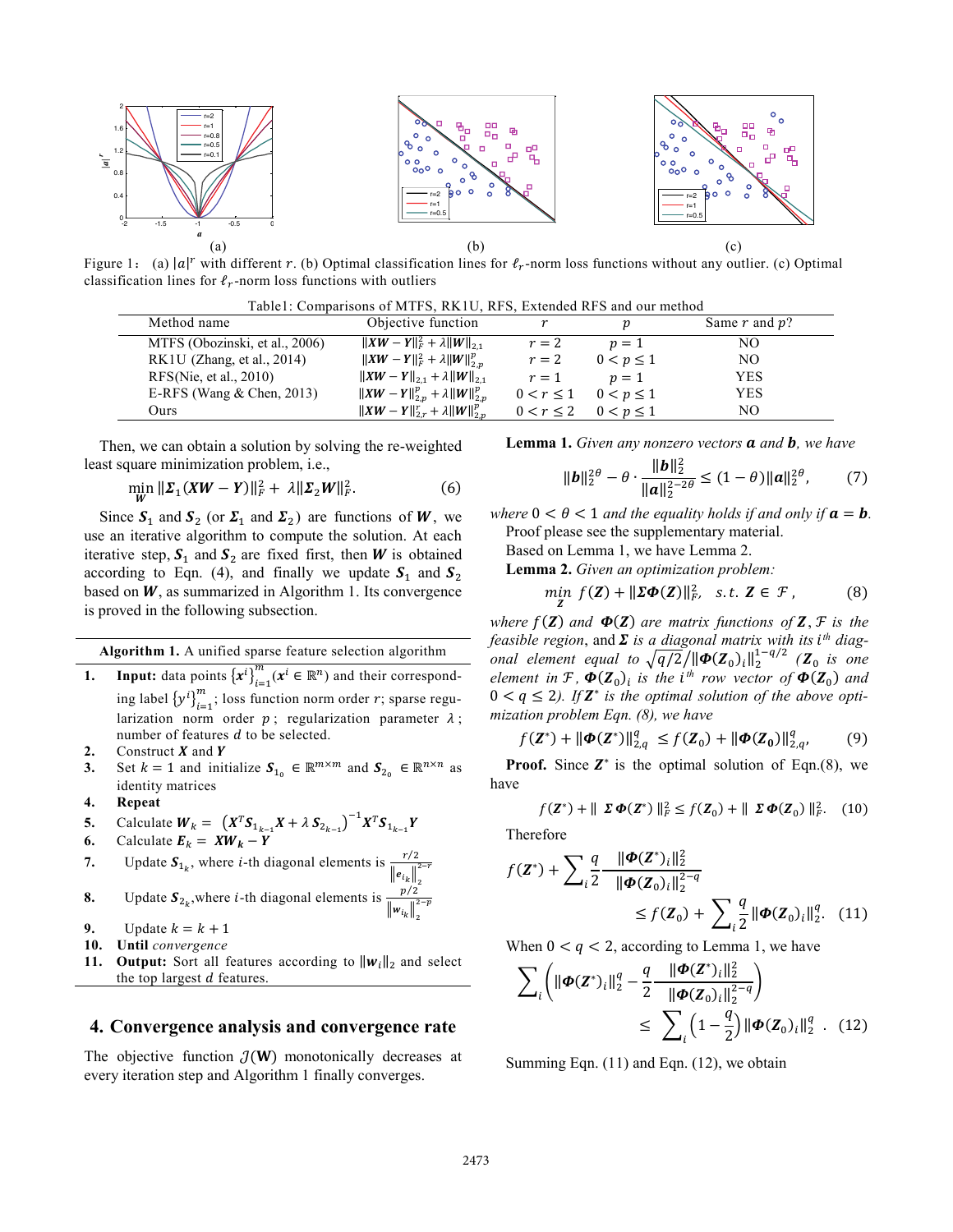$$
f(\mathbf{Z}^*) + \sum_{i} ||\boldsymbol{\Phi}(\mathbf{Z}^*)_i||_2^q \leq f(\mathbf{Z}_0) + \sum_{i} ||\boldsymbol{\Phi}(\mathbf{Z}_0)_i||_2^q. \tag{13}
$$

Finally, we obtain

$$
f(\mathbf{Z}^*) + ||\boldsymbol{\Phi}(\mathbf{Z}^*)||_{2,q}^q \le f(\mathbf{Z}_0) + ||\boldsymbol{\Phi}(\mathbf{Z}_0)||_{2,q}^q,\qquad(14)
$$

where the equality holds if and only if  $\Phi(Z^*) = \Phi(Z_0)$ .

When  $q = 2$ ,  $\Sigma$  becomes an identity matrix, the equality in Eqn. (14) still holds.  $\Box$ 

**Theorem 1.** *The objective function of Eqn. (2) monotonically decreases at every iteration step, i.e.,* 

$$
\mathcal{J}(W_k) \le \mathcal{J}(W_{k-1}),\tag{15}
$$

*and it converges to a limit point.* 

Proof. According to Eqn. (6), we have

$$
\|\Sigma_{1_{k-1}}(XW_{k}-Y)\|_{F}^{2} + \lambda \|\Sigma_{2_{k-1}}W_{k}\|_{F}^{2}
$$
  
\n
$$
\leq \|\Sigma_{1_{k-1}}(XW_{k-1}-Y)\|_{F}^{2} + \lambda \|\Sigma_{2_{k-1}}W_{k-1}\|_{F}^{2}, (16)
$$

where the *i*<sup>th</sup> diagonal elements of  $\Sigma_{1_{k-1}}$  and  $\Sigma_{2_{k-1}}$  are  $S_{1k-1}^{ii} = \sqrt{\frac{r}{2}} \sqrt{\frac{r}{2}} \mathbf{W}_{n-1} + \mathbf{W}_{i} \mathbf{W}_{k-1} = \mathbf{W}_{i} \mathbf{W}_{i} + \mathbf{W}_{i} \mathbf{W}_{k-1} = \mathbf{W}_{i} \mathbf{W}_{i}$  $\sqrt{\frac{p-1}{p}}/2/\|\mathbf{w}_{i_{k-1}}\|_{2}^{1-p/2}$ , respectively. According to Lemma 2, let  $f(\mathbf{W}) = ||\mathbf{\Sigma}_{1_{k-1}}(\mathbf{X}\mathbf{W} - \mathbf{Y})||_F^2$ 

and  $\boldsymbol{\Phi}(W) = \lambda W$ , we have

$$
\|\Sigma_{1_{k-1}}(XW_{k}-Y)\|_{F}^{2} + \lambda \|W_{k}\|_{2,p}^{p}
$$
  
\n
$$
\leq \|\Sigma_{1_{k-1}}(XW_{k-1}-Y)\|_{F}^{2} + \lambda \|W_{k-1}\|_{2,p}^{p}. \quad (17)
$$

Setting  $f(W) = \lambda ||W||_{2,p}^p$  and  $\Phi(W) = XW - Y$ , according to Lemma 2 we have

$$
||XW_{k} - Y||_{2,r}^{r} + \lambda ||W_{k}||_{2,p}^{p}
$$
  
\n
$$
\leq ||XW_{k-1} - Y||_{2,r}^{r} + \lambda ||W_{k-1}||_{2,p}^{p}. \quad (18)
$$

So,  $\mathcal{J}(W_k) \leq \mathcal{J}(W_{k-1})$ , and the equality holds if and only if  $W_k = W_{k-1}$ . Since the lower bound of  $\mathcal{J}(W_k)$  is limited,  $\mathcal{J}(\boldsymbol{W}_k)$  converges to a limit point.  $\Box$ 

**Theorem 2.** *Sequence*  ${W_k}$  *produced in Algorithm 1 converges, and the limit point is a stationary point of Eqn. (2).*

 Proof can be found in the supplementary material. When  $p = 1$  and  $r \ge 1$ , Eqn. (2) is a convex optimization problem, hence its solution obtained by Algorithm 1 is the globally optimal. When  $0 < p < 1$  or  $0 < r < 1$ , it may converge to a local optimum.

 The convergence rate of Algorithm 1 is derived as following. If  $W^*$  is the optimal solution of  $\min_W ||XW - Y||_{2,r}^r +$  $\lambda \|W\|_{2,p}^p$ , then the optimal residual  $E^* = XW^* - Y$ . When  $W^*$  is sparse, the rows of  $W^*$  can be split into two parts:  $W_1^*$ and  $W_2^*$ , where  $W_2^* = 0$  and  $W_1^*$  is the remainder. In the same way as partitioning  $W^*$  into  $W_1^*$  and  $W_2^*$ , the rows of  $W_k$  and the columns of X are partitioned into  $W_{1_k}$  and  $W_{2_k}$ ,  $X_1$  and  $X_2$ , respectively. Similarly,  $E^*$  can be split into  $E_1^*$ and  $\mathbf{E}_2^*$ , where  $\mathbf{E}_2^* = \mathbf{0}$  and  $\mathbf{E}_1^*$  is the remainder, and the rows of  $E_k$  ( $E_k = XW_k - Y$ ) and the columns of  $I$  ( $\in$  $\mathbb{R}^{m \times m}$ ) are partitioned into  $\mathbf{E}_{1_k}$  and  $\mathbf{E}_{2_k}$ ,  $\mathbf{L}_1$  and  $\mathbf{L}_2$ , accordingly. We define  $A_1 = [X_1, L_1], A_2 = [X_2, L_2], U_{1,k}^T =$  $\begin{bmatrix} \overline{W}_{1_k}, -\overline{E}_{1_k} \end{bmatrix}^T$ ,  $\overline{U}_{2_k}^T = \begin{bmatrix} W_{2_k}, -\overline{E}_{2_k} \end{bmatrix}^T$  and  $\overline{(U_1^*)}^T =$  $[\boldsymbol{W}_1^*, -\boldsymbol{E}_1^*]^{T}$ . Then we have Lemma 3.

**Lemma 3.** *The following inequalities hold in the successive iteration steps of Algorithm 1*.

$$
\|\boldsymbol{U}_{1_{k}} - \boldsymbol{U}_{1}^{*}\| \leq \frac{\frac{2}{p} \|\boldsymbol{W}_{2_{k-1}}\|_{2,2-p}^{2-p} + \frac{2\lambda}{r} \|\boldsymbol{E}_{2_{k-1}}\|_{2,2-r}^{2-r}}{\frac{2}{p} \|\boldsymbol{W}_{1_{k-1}}\|_{2,2-p}^{2-p} + \frac{2\lambda}{r} \|\boldsymbol{E}_{1_{k-1}}\|_{2,2-p}^{2-p}} \cdot \frac{\sqrt{s_{0}} \|\boldsymbol{I} - \boldsymbol{B}^{+} \boldsymbol{B}\|^{2} \|\boldsymbol{A}_{1}^{+} \boldsymbol{A}_{2}\|^{2} \|\boldsymbol{U}_{1}^{*}\|, \qquad (19)
$$

$$
\|\boldsymbol{U}_{2_{k}}\| \leq \frac{\frac{1}{p} \|\boldsymbol{W}_{2_{k-1}}\|_{2,2-p} + \frac{1}{r} \|\boldsymbol{E}_{2_{k-1}}\|_{2,2-r}}{\frac{2}{p} \|\boldsymbol{W}_{1_{k-1}}\|_{2,2-p}^{2-p} + \frac{2\lambda}{r} \|\boldsymbol{E}_{1_{k-1}}\|_{2,2-p}^{2-p}} \cdot \sqrt{s_{0}} \|\boldsymbol{I} - \boldsymbol{B}^{+} \boldsymbol{B}\| \|\boldsymbol{A}_{1}^{+} \boldsymbol{A}_{2}\| \|\boldsymbol{U}_{1}^{*}\|, \tag{20}
$$

*where*  $s_0$  *is the number of columns of*  $A_1$ , and  $B =$  $(I - A_1 A_1^+) A_2$ .

 Proof please see the supplementary material. According to Lemma 3, we can obtain the convergence order of Algorithm 1.

**Theorem 3.** *The convergence order of Algorithm 1 is at least min* $(2 - p, 2 - r)$ .

Proof can be found in the supplementary material.

# **5.Experiments**

#### **5.1 Results based on a synthetic dataset**

To investigate how the loss function's parameter  $r$  in our method affects the feature selection performance, we generated a synthetic dataset using following procedure. First, we generated *n* samples with features  $X_1, X_2 \in \mathbb{R}^{n \times d_1}$ , where elements of  $X_1$ ,  $X_2$  were randomly generated according to Gaussian distribution  $\mathcal{N}(0,1)$ . Second, we introduced redundant features  $X_3 = 0.5(X_1, +X_2) + \epsilon \in \mathbb{R}^{n \times d_1}$  to the samples, where elements of  $\epsilon$  were randomly generated according to  $\mathcal{N}(0,0.1)$ . Third, irrelevant features  $X_4 \in$  $\mathbb{R}^{n \times d_2}$  were injected into the samples, where elements of  $X_4$ were randomly generated according to uniform distribution  $\mathcal{U}(-1,1)$ . So, we obtained samples with features  $X = [X_1, \dots, X_n]$  $X_2, X_3, X_4] \in \mathbb{R}^{n \times d}$ ,  $d = 3d_1 + d_2$ . Then, we generated multi-tasks labels for these samples as  $Y_0 = XW + \varsigma \in$  $\mathbb{R}^{n \times c}$ , where  $W = [\mathbf{W}_1; \mathbf{W}_2; \mathbf{0}] \in \mathbb{R}^{d \times c}$ ,  $W_1, W_2 \in \mathbb{R}^{d_1 \times c}$ and their elements were randomly generated according to uniform distribution  $\mathcal{U}(0,1)$ , and  $\boldsymbol{\zeta}$  was randomly generated according to  $\mathcal{N}(0, 0.5)$ . Finally, to simulate outlier samples, we randomly picked a subset of  $Y_0$  with a percentage of  $a$ , and reversed their positive or negative signs, yielding new labels  $Y_1$ . Setting  $n = 2000$ ,  $d_1 = 100$ ,  $d_2 = 700$ ,  $c = 5$ , and  $a = 0, 0.01,$  and 0.1, we obtained 3 simulated data sets, each of them having 1000 features, among which 200 features were informative.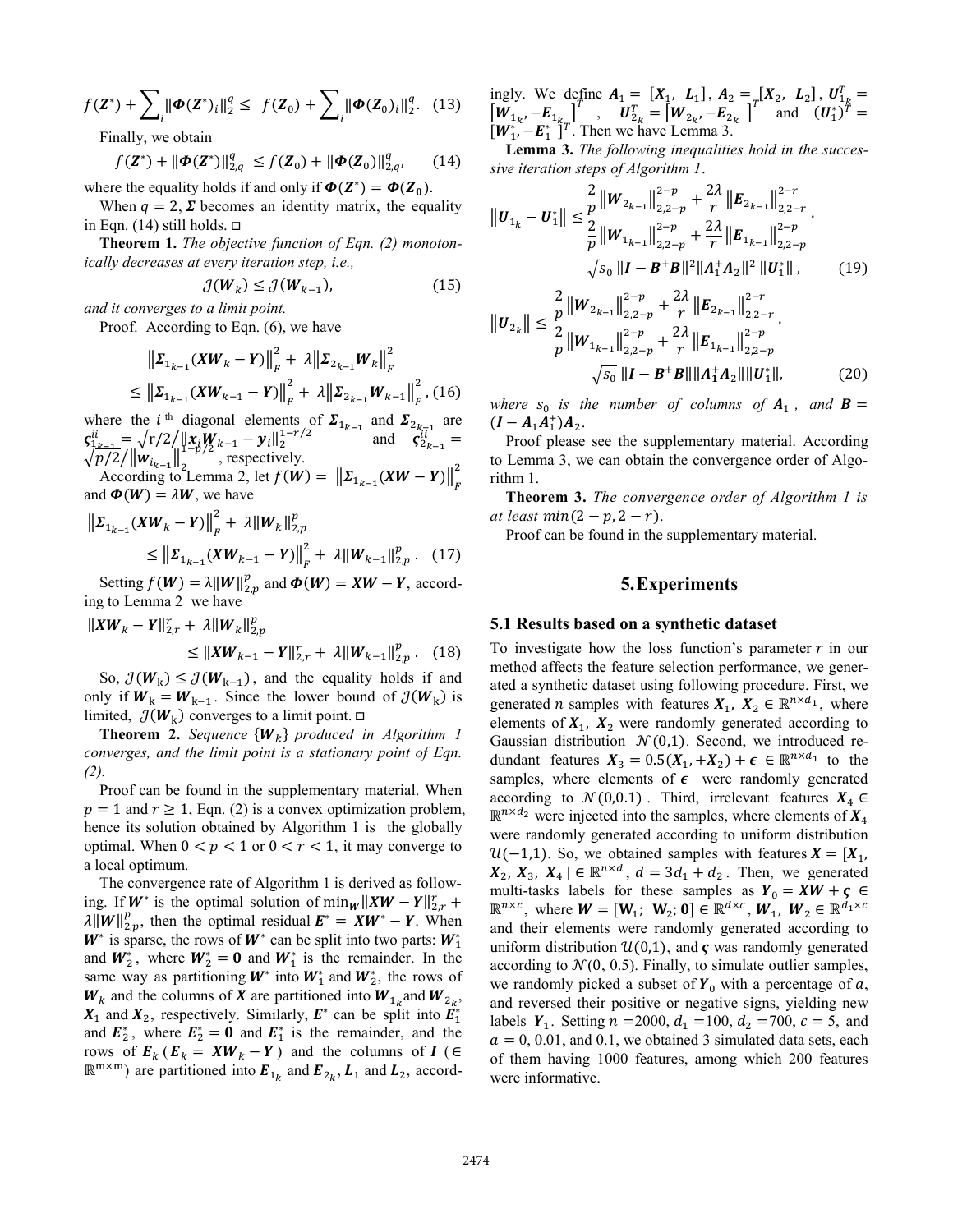We evaluated our method using 10-fold cross validation based on the simulated dataset with respect to different  $r =$ 0.5, 1, 2 by setting  $p = 1$ . The performance was gauged with root mean square error (RMSE) between actual values and predicted values base on top 200 selected features. As shown in Figure 2, the least square loss function had the best data-fitting performance for samples without outliers. However, it was sensitive to outliers as reflected by relatively larger RMSE when the samples contained 1% and 10% outliers. Not surprisingly, the feature selection with  $\ell_{2,r}$ norm based loss functions ( $r \leq 1$ ) was robust to outliers but might sacrifice data-fitting accuracy. All these results indicated that the loss function's parameter should be adaptive to the problem under study.



Figure 2: Average RMSE of 10-fold cross-validation for least square loss,  $\ell_{2,1}$ -norm loss, and  $\ell_{2,0.5}$ -norm loss, respectively.

## **5.2 Classification experiments on real-world datasets**

We also evaluated our algorithm, referred to as general sparsity regularized feature selection (GSR-FS) based on 6 publicly available real-world datasets. In particular, 2 datasets were obtained from UCI, including ISOLET and SE-MEION. Particularly, ISOLET is a speech recognition data set with 7797 samples in 26 classes, and each sample has 617 features. SEMEION contains 1593 handwritten images from ~80 persons, stretched in a rectangular box of  $16 \times 16$ . Three face image datasets were obtained from AR, ORL, and the frontal pose sub-dataset (09) of CMU-PIE. Particularly, AR has 1680 samples with 2000 features, ORL contains 400 samples with  $92 \times 112$  pixels as features, and the

CMU-PIE subset contains images of 64 persons with different illuminations. The 6<sup>th</sup> dataset contains confusable hand writing images 4 and 9, obtained from MNIST.

 We compared our method with 4 sparsity regularized feature selection algorithms, including MTFS (Argyriou & Evgeniou, 2007; Liu, et al., 2009; Obozinski, et al., 2006), RFS (Nie, et al., 2010; Xiang, et al., 2012), an extended RFS (E-RFS) (Wang & Chen, 2013), and RK1U (Zhang, et al., 2014). We also compared our method with two filter feature selection methods, namely ReliefF (Kira & Rendell, 1992) and mRMR (Peng, et al., 2005).

 In our experiments, we first normalized all the features to have zero mean and unit standard deviation. Then, 10 trials were carried out on each dataset for feature selection. In each trial, each dataset was randomly spilt into training and testing subsets with a ratio of 6:4. Classification accuracy was used to evaluate the feature selection methods. Particularly, linear SVM (Chang & Lin, 2011) was used to build classifiers based on the selected features. The parameter  $C$ of linear SVM classifiers was tuned using a cross-validation strategy by searching a candidate set of  $[10^{-3}, 10^{-2}, 10^{-1}, 1,$ 10<sup>1</sup>, 10<sup>2</sup>]. The regularized parameter  $\lambda$  in our algoithm, MTFS, RFS and RK1U was tuned using the same crossvalidation strategy by searching a candidate set of  $[10^{-3}, 10^{-2}]$ ,  $10^{-1}$ , 1,  $10^{1}$ ,  $10^{2}$ ].

Our algorithm has 2 hyper parameters  $r$  and  $p$ . For evaluating the impact of  $p$  on the sparsity and directly comparing our method with MTFS, RFS and RK1U, we evaluated our algorithm by setting  $p = 1$ , 0.75, 0.5 and 0.25. Since the loss function with a smaller  $r$  is more robust to outliers but a larger  $r$  of the loss function may yield better data-fitting performance, in our experiments  $r$  was tuned by crossvalidation with a candidate set of [0.5, 1, 2]. For the E-RFS and RK1U,  $p = 0.5$  since it had better classification performance than other values (Wang & Chen, 2013; Zhang, et al., 2014).

 Table 2 summarizes mean and standard deviation of the classification rates in 10 trails for classifiers built on the top 50 features. The average classification accuracy rates with top [10, 20, …, 100] features are shown in Figure 3. These results demonstrated that our method with different p

Table 2: Mean and standard deviation of the classification accuracy  $(\%$ , mean $\pm$ std) of Linear-SVM classifiers built on the top 50 features selected by different algorithms on different datasets.

| Algorithm      | ReliefF | mRMR | <b>MTFS</b>                                                                                                                                                               | <b>RFS</b> | Extended      | RK <sub>1U</sub> | GSR-FS  | GSR-FS   | GSR-FS  | GSR-FS   |
|----------------|---------|------|---------------------------------------------------------------------------------------------------------------------------------------------------------------------------|------------|---------------|------------------|---------|----------|---------|----------|
|                |         |      |                                                                                                                                                                           |            | RFS $(p=0.5)$ | $p=0.5$          | $p=1.0$ | $p=0.75$ | $p=0.5$ | $p=0.25$ |
| <b>ISOLET</b>  |         |      | $77.02+0.82$ $85.10+0.62$ $90.40+0.68$ $91.38+0.73$ $91.36+0.56$ $92.50+0.79$ $92.98+0.44$ $93.92+0.46$ $94.10+0.29$ $93.93+0.40$                                         |            |               |                  |         |          |         |          |
| <b>SEMEION</b> |         |      | $78.70 \pm 1.39$ $78.75 \pm 1.82$ $84.11 \pm 1.12$ $85.82 \pm 1.25$ $85.89 \pm 1.61$ $85.45 \pm 1.01$ $86.24 \pm 1.45$ $86.97 \pm 1.13$ $86.87 \pm 0.89$ $86.58 \pm 1.17$ |            |               |                  |         |          |         |          |
| AR             |         |      | $57.89\pm4.58$ $87.77\pm1.36$ $85.24\pm2.99$ $88.90\pm1.41$ $88.36\pm1.82$ $87.90\pm1.88$ $92.38\pm1.24$ $94.49\pm0.56$ $94.51\pm0.96$ $94.06\pm0.89$                     |            |               |                  |         |          |         |          |
| ORL            |         |      | $56.50+6.1287.81+3.2374.00+3.6080.25+2.7488.44+2.1190.13+1.8190.88+2.8391.50+2.2791.13+2.9390.06+2.33$                                                                    |            |               |                  |         |          |         |          |
| <b>CMU-PIE</b> |         |      | $75.35\pm1.50$ 89.91 $\pm1.04$ 85.41 $\pm1.39$ 90.83 $\pm0.79$ 90.98 $\pm1.01$ 91.70 $\pm0.97$ 93.01 $\pm0.87$ 93.85 $\pm0.83$ 93.67 $\pm1.08$ 93.39 $\pm0.79$            |            |               |                  |         |          |         |          |
| <b>MNIST</b>   |         |      | $90.62+0.35$ $92.55+0.19$ $95.30+0.21$ $94.25+0.38$ $94.04+0.55$ $95.31+0.20$ $95.53+0.21$ $95.85+0.24$ $95.53+0.18$ $95.49+0.35$                                         |            |               |                  |         |          |         |          |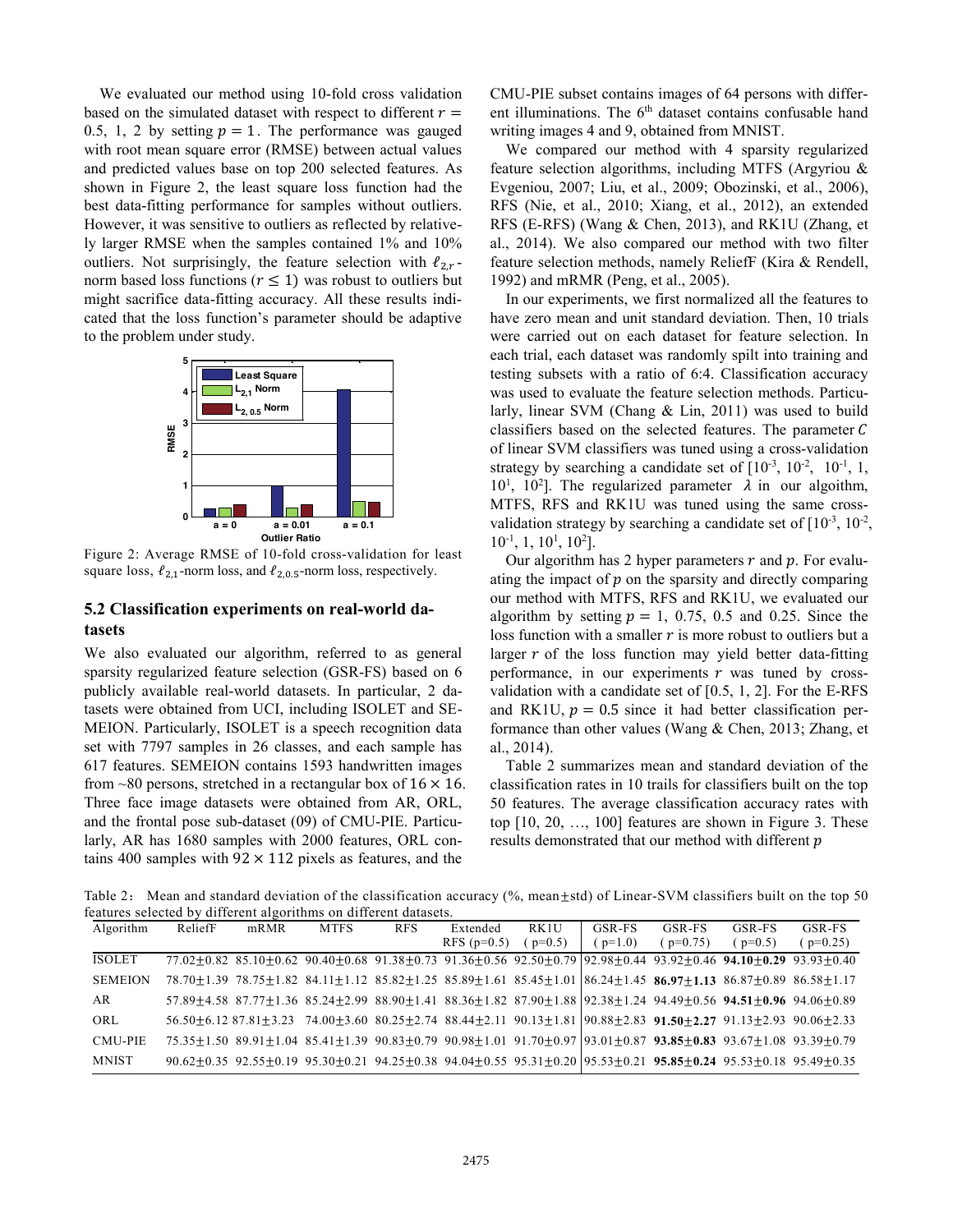

Figure 3: Average classification accuracy of 10 trials for classifiers built on the selected features by different algorithms. The results shown were obtained on (a) ISOLET, (b)SEMEION, (c) AR, (d) ORL, (e) CMU-PIE, and (f) MNIST*.*

|  | Table 3: Running Time (unit: second) by different Algorithms |
|--|--------------------------------------------------------------|
|  |                                                              |

|                |         |        |            |                          |                   | ັ                 |                      |                     |                      |
|----------------|---------|--------|------------|--------------------------|-------------------|-------------------|----------------------|---------------------|----------------------|
|                | ReliefF | mRMR   | <b>RFS</b> | Extended<br>$RFS(p=0.5)$ | RK1U<br>$(p=0.5)$ | GSR-FS<br>$p=1.0$ | GSR-FS<br>$(p=0.75)$ | GSR-FS<br>$(p=0.5)$ | GSR-FS<br>$(p=0.25)$ |
| <b>ISOLET</b>  | 319.48  | 52.85  | 2954.07    | 2100.20                  | 6467.20           | 26.70             | 24.70                | 21.47               | 17.01                |
| <b>SEMEION</b> | 6.18    | 4.70   | 56.38      | 32.93                    | 101.69            | 11.11             | 5.52                 | 5.58                | 5.60                 |
| AR             | 37.13   | 24.67  | 67.44      | 48.92                    | 2070.54           | 62.08             | 30.19                | 26.36               | 20.49                |
| ORL            | 23.04   | 157.69 | 12.01      | 7.81                     | 5750.64           | 12.11             | 11.97                | 4.60                | 3.21                 |
| <b>CMU-PIE</b> | 89.35   | 62.24  | 66.47      | 67.31                    | 4563.38           | 49.38             | 53.22                | 35.64               | 19.43                |
| <b>MNIST</b>   | 676.21  | 48.83  | 9275.84    | 6199.82                  | 1050.98           | 26.87             | 22.56                | 18.81               | 18.87                |
|                |         |        |            |                          |                   |                   |                      |                     |                      |

achieved overall the best classification accuracy on most of the datasets, especially when  $p = 0.75, 0.5$ . When  $p = 0.5$ , our method performed better than E-RFS and RK1U. Not surprisingly, the sparsity regularization methods had better performance than filter methods.

# **5.3 Computational cost**

 $\overline{a}$ 

We also compared our algorithm with other methods with respect to their computation  $cost^2$ . The convergence of all the sparse feature selection algorithms was determined based on the same criterion: the change of objective function value is less than  $10^{-4}$  between 2 successive iteration steps with the regularized parameter  $\lambda=1$ . And the filter algorithms ran until the top 100 features were selected. We set  $r = 2$  in our algorithm. We ran different methods on a desktop with an Intel i7-4470 CPU, 3.4GHz and 8G RAM. The computational costs of different algorithms are summarized in Table 3. As shown in Table 3, our algorithm was faster than other sparse feature selection algorithms on

most of the datasets, and had similar costs as mRMR and ReliefF. Particularly, RK1U and our method achieved similar classification performance on several datasets under study, but the computational time of RK1U was more than 50 times longer than ours on average.

#### **6.Discussions and Conclusion**

We have presented a general framework for sparsity regularization based feature selection and a novel iterative reweighted least square minimization optimization algorithm. Several existing sparsity regularized feature selection methods could be treated as its special cases. The objective function of our method consists of a  $\ell_{2,r}$ -norm  $(0 < r \le 2)$ based loss function and a  $\ell_{2,p}$ -norm  $(0 < p \le 1)$  sparse regularization function, yielding an adaptive solution for handling outliers by turning its parameters. Such flexibility could improve feature selection performance as demonstrated by the experimental results. The novel IRLS algorithm is capable of solving problems with multiple nonsmooth functions, and could find its applications in other fields.

<sup>2</sup> MTFS was implemented in C, and other algorithms were implemented in Matlab. So, we did not directly compare our algorithm with MTFS. However, RK1U was faster than MTFS (M. Zhang, et al, 2014), and our method was faster than RK1U.